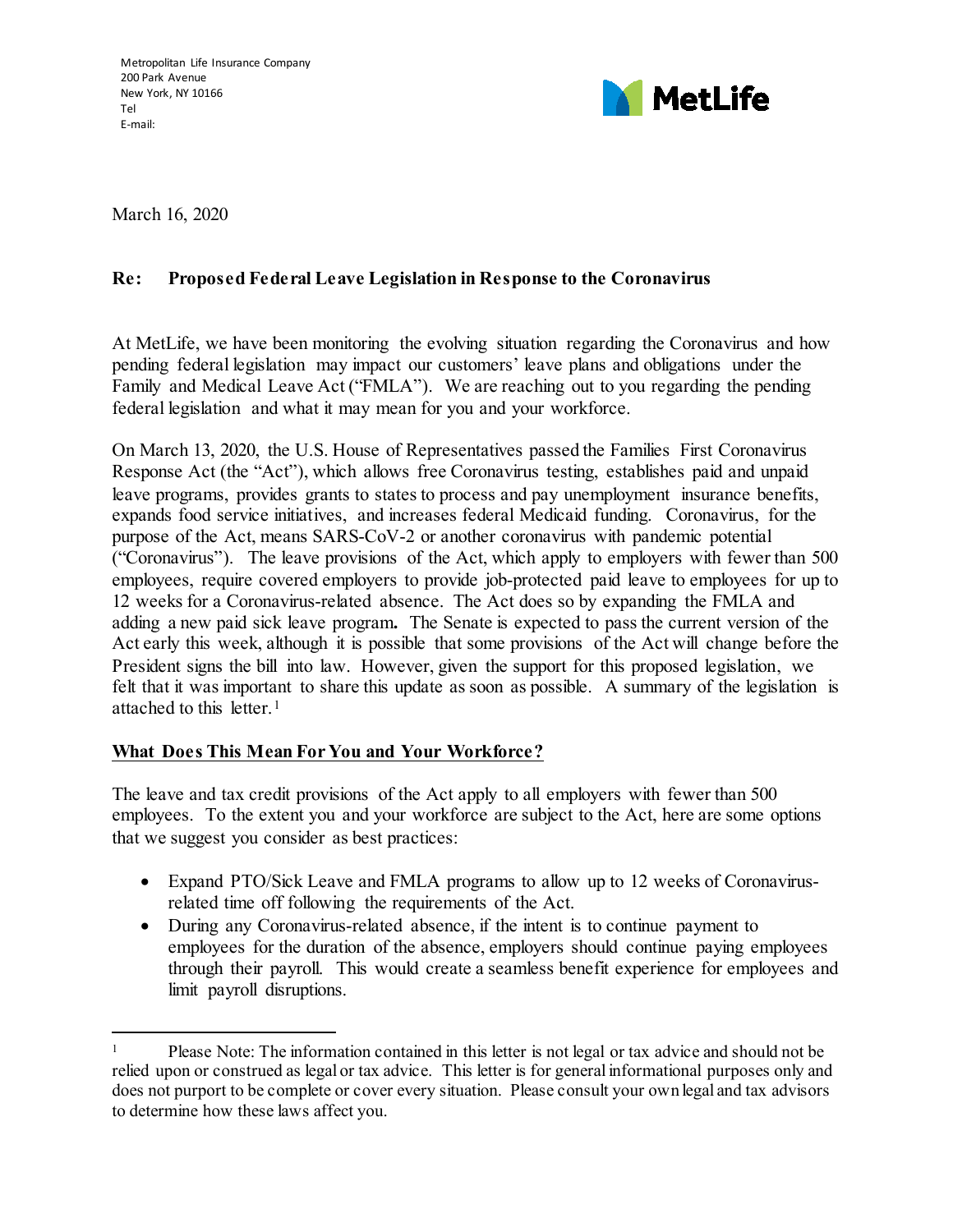- Continue monitoring federal, state, and local legislation for additional changes that could impact your obligations as an employer to provide leave and benefits to your employees. MetLife is monitoring federal and state legislation as well and will provide you with updates after they become available.
- Consult with your legal counsel to help create a legally compliant plan that works best for you and your employees.
- If you outsource your leave administration, work with your leave administrator to update your leave programs and help communicate any changes to your workforce. Your leave administrator may be able to ease the burden of implementing a new leave program during this challenging time.
- If the new leaves under the Act qualify for a "disability" under your existing STD program with MetLife, STD will run concurrently with FMLA and offset the federal benefits, subject to the terms and conditions of your program.

If you have any questions about the Act, feel free to reach out to any member of your Account Team.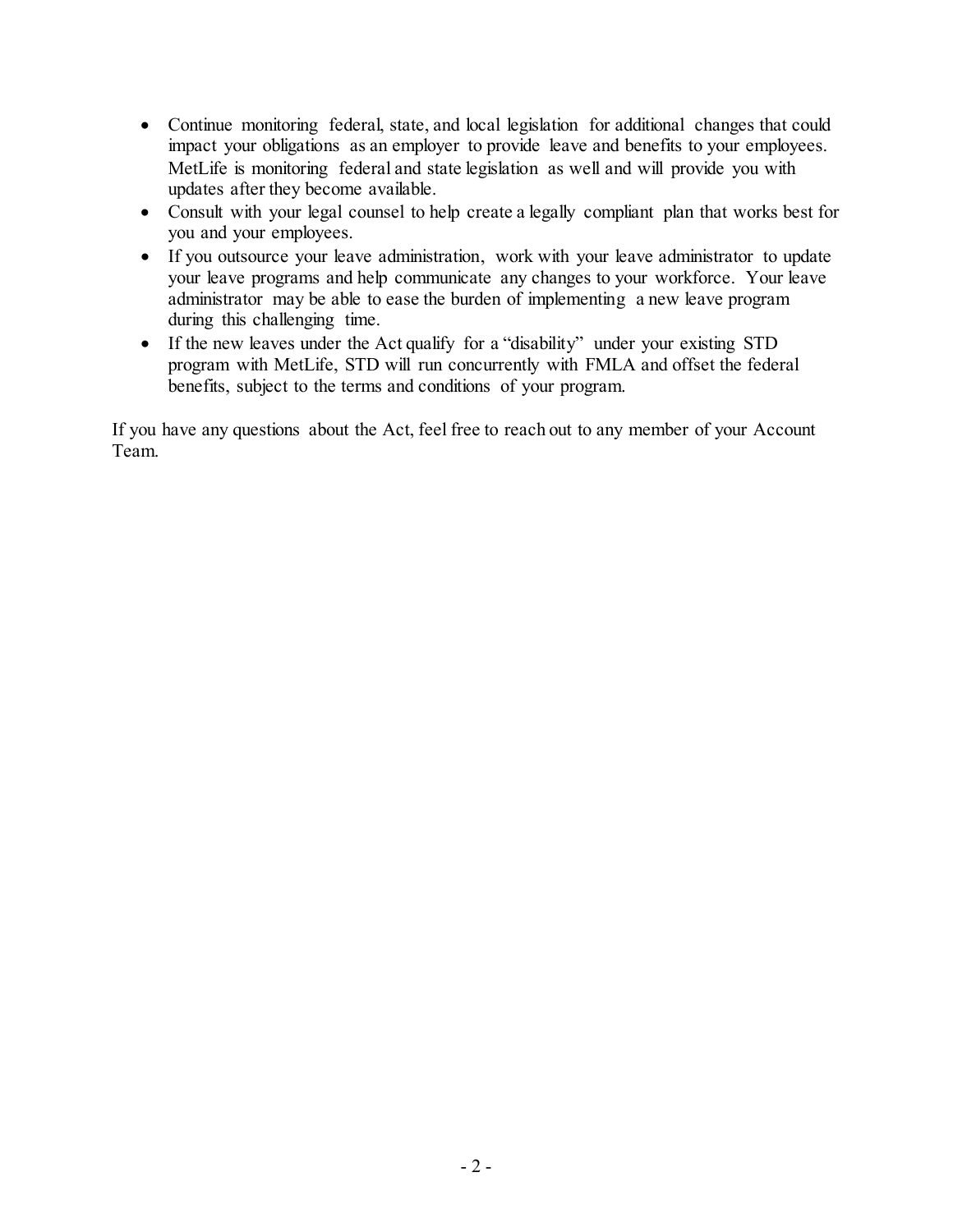## **Summary of the New Federal Sick Leave Requirements of the Act**

Initially, the Act requires employers with fewer than 500 employees to offer sick leave to their employees for the following Coronavirus-related absences:

- An employee is diagnosed with Coronavirus and is self-isolating;
- An employee is experiencing symptoms of Coronavirus and needs to obtain a medical diagnosis or receive care;
- An employee cannot work because a public official or health care provider recommends or orders that the employee stay home due to Coronavirus exposure or symptoms;
- To care for a family member who is exposed to or has symptoms of Coronavirus based on a determination by a public official or health care provider; or
- To care for a minor child if the child's school or place of care is closed or if the childcare provider is unavailable because of a Coronavirus-related public health emergency.

Full-time employees can use up to 80 hours of sick time, while part-time employees can use proportionally less time, based on the average number of hours the employee works over a twoweek period. An employee cannot carry over sick time into the next year, nor is an employee entitled to payment of unused sick time upon separation from employment. Employees will be able to use this sick leave immediately after the Act becomes effective.

During sick leave taken for the employee's own condition, employers must pay employees their regular rate of pay or the applicable minimum wage, whichever is higher. However, if the sick leave is taken to care for a family member, the rate of pay is reduced to two-thirds of the employee's regular rate of pay. Within seven days of enactment of the Act, the Department of Labor will publish a model notice that employers must conspicuously post in their workplaces. The paid sick leave under the Act must be in addition to an employer's existing sick leave policies and employers cannot scale back their existing leave policies to account for the Act. Similar to the FMLA amendments, the new sick leave proposal will become effective 15 days after the enactment of the Act and will sunset on December 31, 2020.

To help employers shoulder the financial burden of paying for these additional benefits, the Act allows employers with fewer than 500 employees to claim a tax credit equal to 100% of qualified sick leave wages paid to employees. These credits, however, are limited to \$200 to \$511 per day, depending on the qualifying leave event, subject to other conditions and limitations. The aggregate number of days taken into account per employee may not exceed the excess of 10 over the aggregate number of days taken into account for all preceding calendar quarters. These credits will effectively help employers recover all of the wages paid to employees earning up to \$132,860 in income. For employees earning above \$132,860, the Act will help employers recover some of these wages.

## **Summary of the Proposed FMLA Expansions**

The Act may also expand FMLA to allow employees to use FMLA for the last three leave reasons mentioned above (i.e., an employee needs to stay home due to their own or family